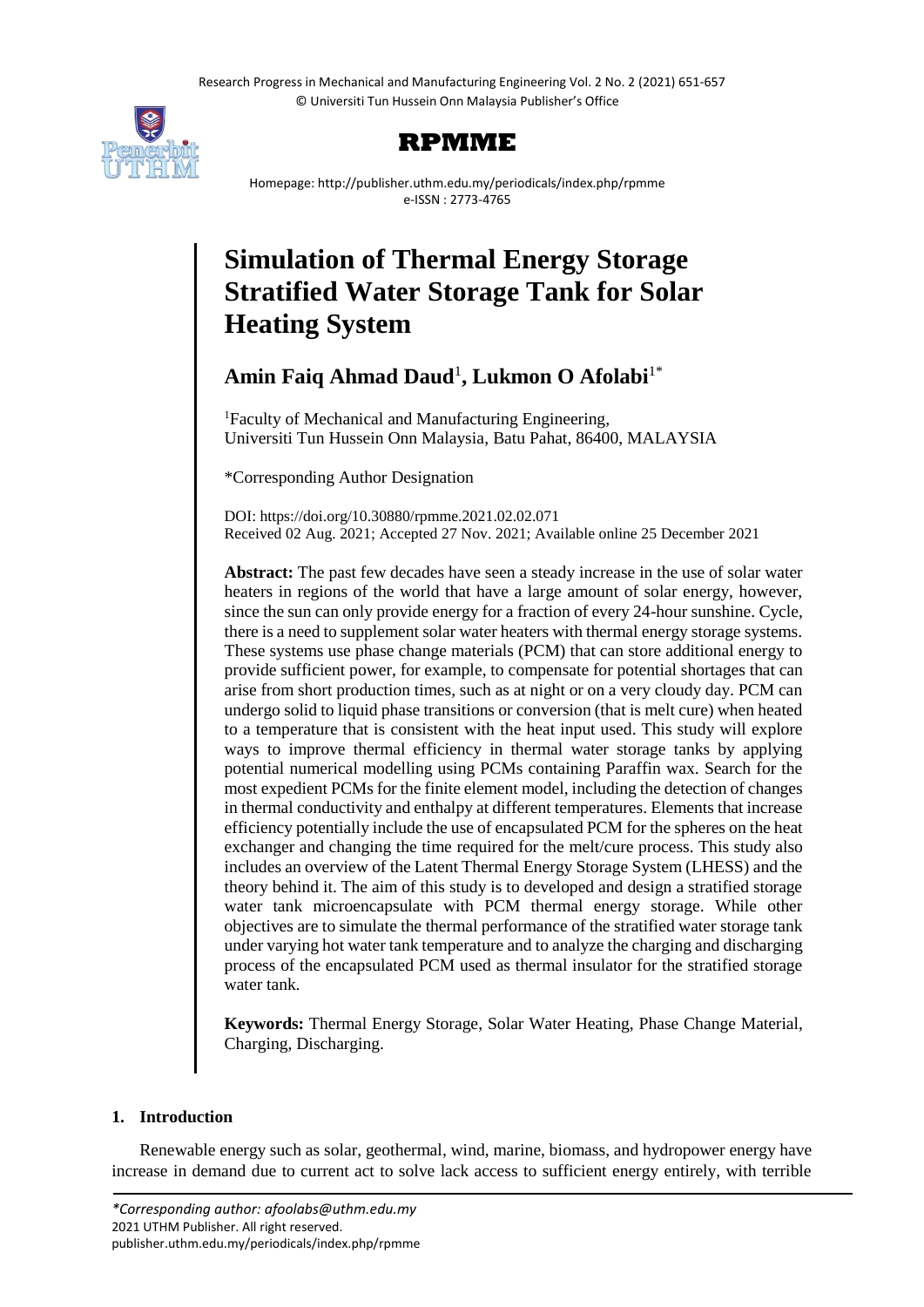consequences to human and environment. Today's science has given rise to thermal energy management, and changing technology has given rise to a slew of new thermal energy applications, all of which are expected to drive up demand in the future. Stratified Water Storage Tank common technology that we use in thermal energy storage.

Alternative energy sources that help reduce greenhouse gas emissions are becoming more popular in light of the present global demand on countries to cut their carbon emissions. Solar energy is a very important alternative source, particularly in locations with a lot of sunshine. However, a finding way to save energy for later use remains a challenge. Energy-saving (ES) had to be capable of meeting high demands while remaining cost-effective [1]. Thermal energy storage systems can help save more energy from peak hours to off-hours of low power generation, which can improve generator integration into the grid. The ability to save thermal energy and use it later, either at the harvest source or wherever else, is one of the key advantages of thermal energy storage systems. Both have low thermal conductivity and this undesirable characteristic of phase change materials resulted in low thermal energy storage efficiency.

#### 1.1 Solar Water Heating

For the heating of domestic hot water, solar energy has been proven to be efficient and cost effective and uses energy by capturing energy during high insulation. According to [2]. although water is preheated for use during periods of high demand, there is often a significant difference between the demand for hot water and the energy available; Thermal energy storage systems can help bridge the gap between energy supplies. Typical thermal energy storage systems include the infrastructure of hot water tanks, issues that can arise in buildings with small living spaces. Storage systems using PCM can solve space problems [3]. Energy is stored during the melting phase of PCM, which is also known as a latent thermal energy storage system, however the stored energy is released during the solidification phase [4]. Thermal energy storage can be classed as either latent or perceived. If a heated or cooled phasetransformed material undergoes a phase transition while keeping a steady temperature, latent heat is emitted and/or absorbed.

#### 1.2 Properties and Selection of PCMs

Some desires properties of PCM according to [5] are as follows: (1) The melting point is within the application's intended temperature range, ensuring that heat is stored and released at a suitable temperature. (2) To attain a high storage density, the latent heat of fusion must be high. (3) Because the specific heat is so high, sensible heat-storage effects may be present. (4) Thermal conductivity is high, and the volume change during phase transition is minimal. (5) During solidification, there is little or no further cooling. (6) Materials utilized in LHESS have chemical stability, no chemical degradation, and no corrosive damage. (7) There are no combustible or explosive ingredients, and it is inexpensive and easy to obtain. PCM should be carefully chosen for a solar home hot water system in order to generate hot water at a variety of temperatures while minimizing safety concerns (such as PCM leaks in water supply in the building) [6]. So that in this research, paraffin wax is the chosen PCM.

#### 2. **Materials and Methods**

This chapter explain thoroughly the methodology, experimental analysis and theoretical models implemented in this research. The equipment's and materials list used in the project are presented, material analysis, design of thermal storage design, solar collector, and hydrodynamics of the transient analysis is shown. In order to achieve the research objective which was previously drafted, the discussion carried from the first stage to the end of the methodology adopted in the implementation of this study.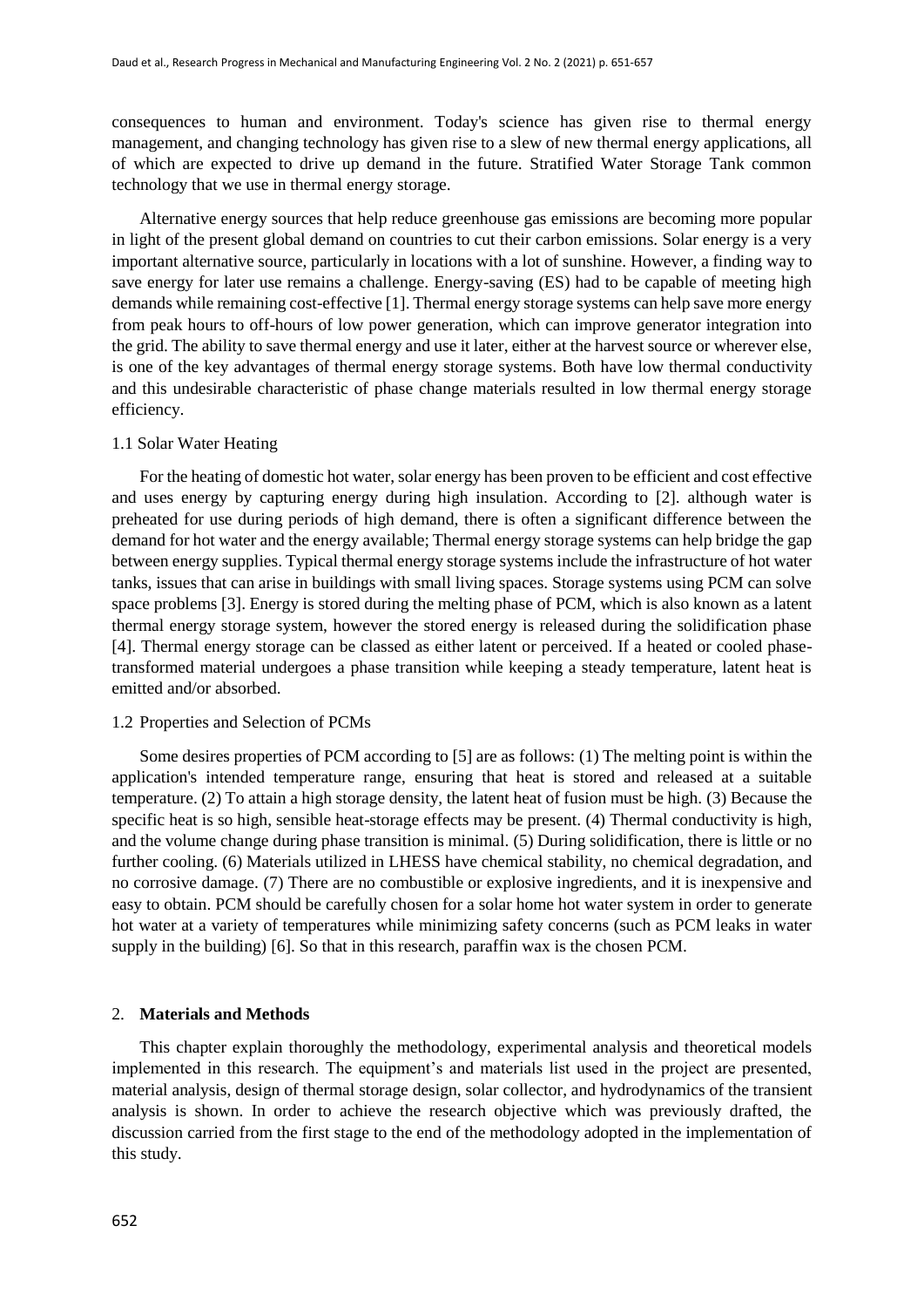#### 2.1 Materials

The materials for this research are Paraffin wax, polymer composite material, epoxy resin/ hardener. The materials were fill in the tank wall. The function is to absorb heat and release the heat when needed.

#### 2.2 Methods

CFD is the numerical solution approach for analyzing fluid flows. To model the physics of the fluid dynamics problem, partial differential equations regarding the pressure, velocity, temperature, and fluid characteristic are written for the system. CFD solvers convert these equations to algebraical equations and generate the corresponding matrix of equations, which are subsequently solved using numerical methods. It is possible to set different values for the initial conditions to solve the equations. These phenomena make the CFD simulation a powerful tool that can conduct every simulation possible with every range of initial values. While doing the experiment is limited to a specific range of initial values, and it takes a long time to come up with results. Engineers should be aware that CFD simulations are only a rough approximation of a true physical solution, and that they cannot completely rule out physical testing processes. Tests should still be run for verification purposes. Flow chart is essential to allowed more visual procedure of a research. In this study, the simulations will begin by getting the measurement of tank. A 3D model of the tank is then built in SolidWorks. After that, a test of grid independence and meshing is done to make sure higher accuracy of the result can possibly achieve. After improvement have been made and the result from grid independence test is satisfied, the solution is then run. Later, a comparison of pcm materials and comparison between numerical with experiment is analyzed from the result obtain.

#### **3. Results and Discussion**

The results and discussion section presents data and analysis of the study. This section can be organized based on the stated objectives, the chronological timeline, different case groupings, different experimental configurations, or any logical order as deemed appropriate.

#### 3.1 Thermal analysis using ANSYS

The investigation starts with grid sensitivity test. As the time passes heat loss from the uninsulated walls of the tank takes place. Through the walls of the tank cool water settles down and forms stratified water tank. Slowly the level of cold water rises from the bottom part of the tank. Figure 14 shows meshing of stratified storage tank.



**Figure 14: Meshing condition in the stratified storage water tank**

It is seen that the tank cools as the time progresses. The darker regions indicate cooler temperature when the heater is in off mode. Due to buoyancy driven natural convection currents and heat loss from the tank walls, the higher denser cold water settles down at the bottom of stratified storage tank. A steady-state thermal analysis calculates the effects of steady thermal loads on a system or component. Steady-state thermal analysis to determine temperatures, thermal gradients, heat flow rates,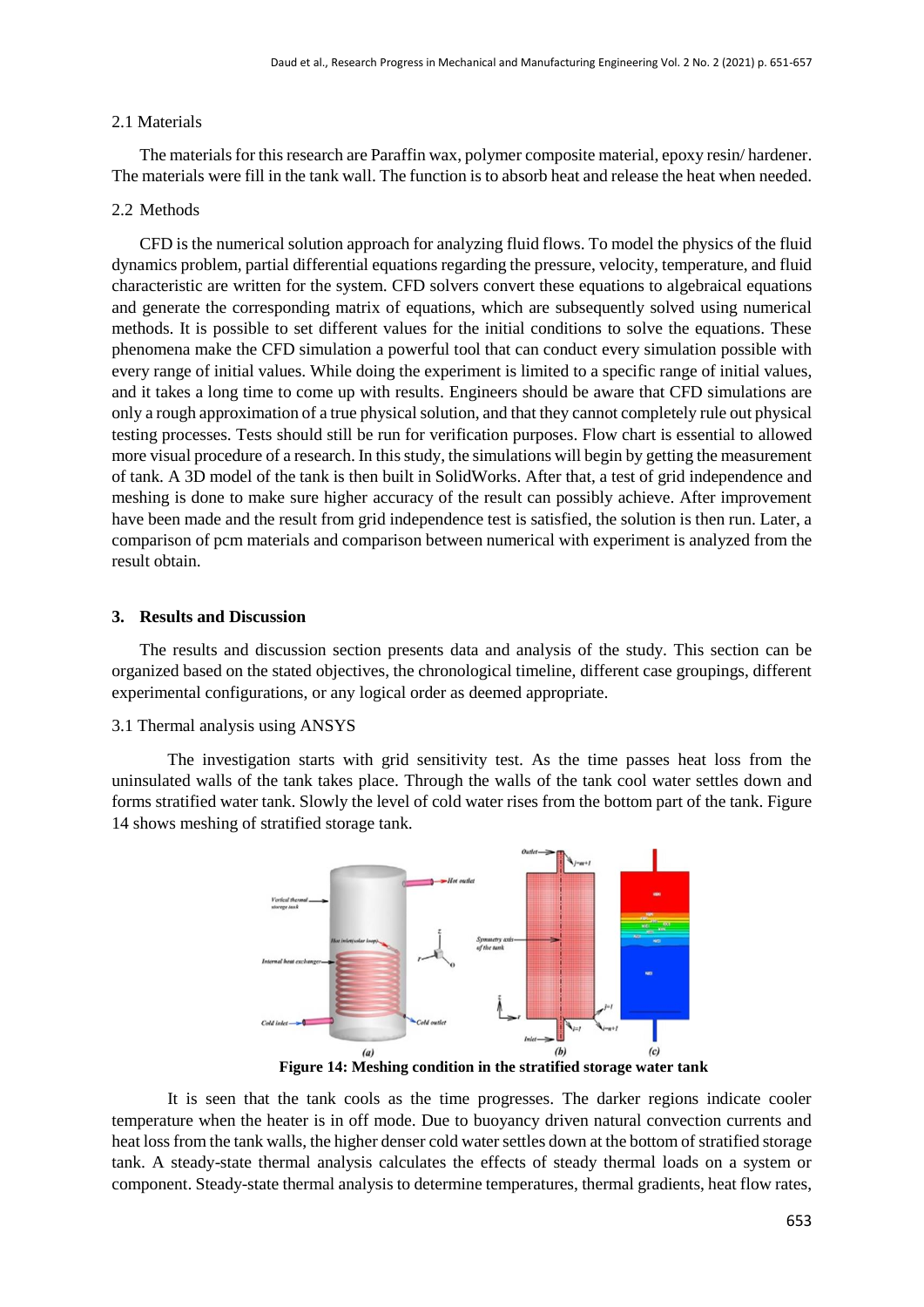and heat fluxes in an object that are caused by thermal loads that do not vary over time, red colour of tube shows the maximum temperature of water inside the copper tube.

Thermal energy storage used combined sensible and latent heat storage concept. The stratified storage water tank used the paraffin wax and epoxy resin as thermal encapsulant. This is to maintain the average water temperature in the stratified tank at 45ºC, for domestic water heating purposes. The mass flow rate contributes to the temperature gradients of the hot water inside the tank. The temperature difference is flow rate dependence. In addition, the water draw-off characteristics. Because this simulation considered no water drawn-off profile, thus, the temperature gradient is also time dependent. The stratified storage tank with PCM encapsulation as thermal insulation resulted thermal stability for the tank thermal performance. Heat losses in the stratified storage water tank is presented by 45%, over the heating times simulated. The investigation has revealed that hot water can be increased by using PCM integration as thermal insulation in the tank. Storing of hot water system plays an important role in sustainable energy management globally and can help mitigate carbon emission from residential and commercial sectors.

#### 3.2 PCM Encapsulate

The charging and discharging process of the epoxy resin encapsulated PCM is shown in Figure 15. In the simulation, the temperature of the water inside the stratified storage tank is kept at 80oC at the initial hour of 7am in the morning until 7pm in the evening same day. The temperature distribution of PCM during charging and discharging was hourly simulated under no water drawn-off to represent a steady state condition in the stratified storage tank. The flow mass flow rate is considered zero since no water drawn-off occur. The charging and discharging distribution curve of the encapsulated PCM, the PCM stratified tank temperature (water temp 1) and stratified tank temperature (water temp 2) is plotted for variation of temperature at each point.



**Figure 1: Charging and Discharging process of the encapsulated PCM epoxy**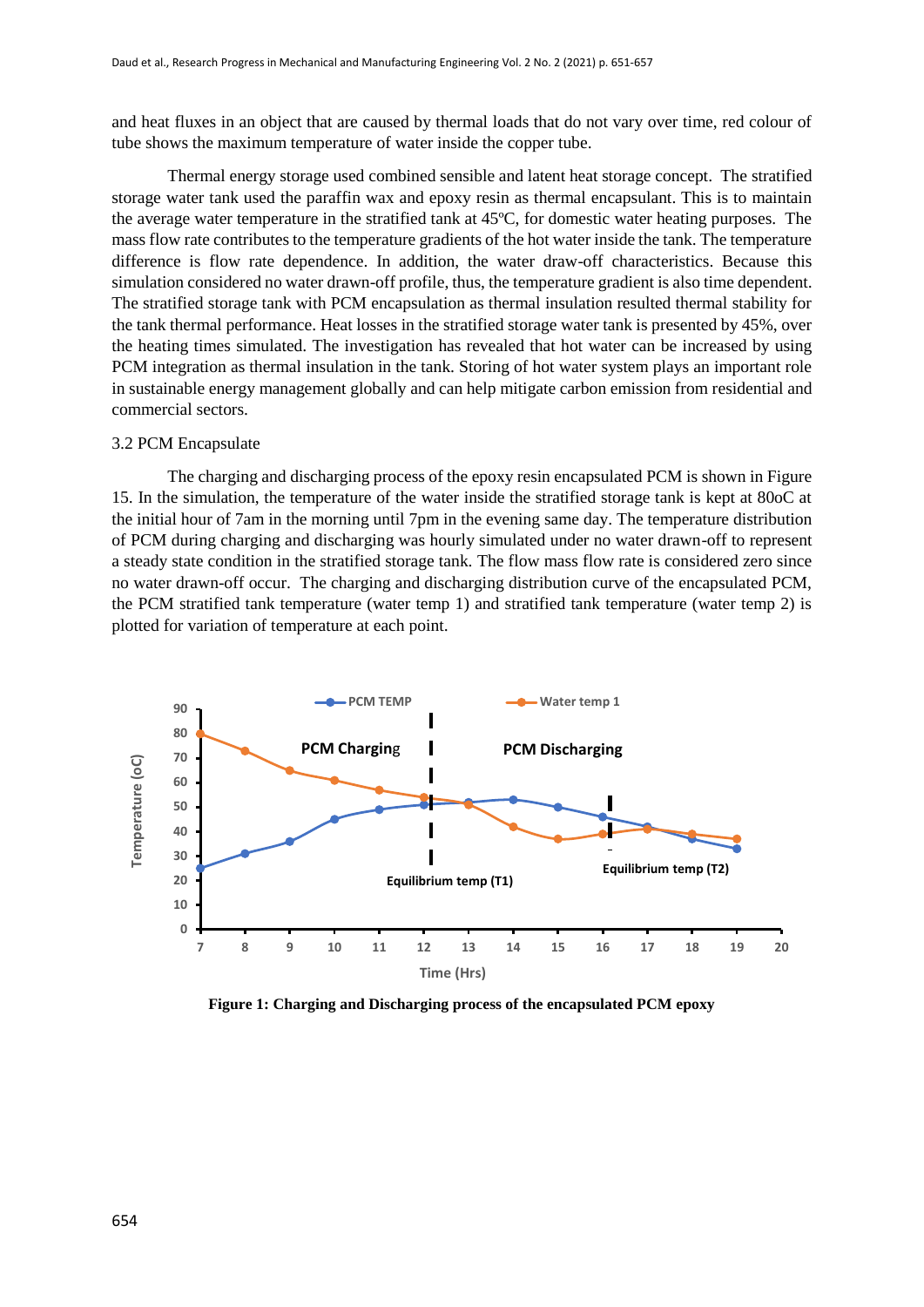# 3.3 PCM Temperature Vs time (Charging process)

It can be observed from Figure 15 that the charging stage of the PCM started as the hot water inside the storage tank begin to loss heat to the PCM. After an hour, as the temperature of the hot water in the stratified storage tank begins to decrease the PCM temperature begins to increase. The peak temperature of the PCM was 54oC at around 2pm. At this temperature the PCM had pass the melting temperature range, thus, transit from the solid form to liquid by gradually melting. As the PCM melts it absorbs heat that is lost from the hot water and keep in form of latent heat. Whereas at same period the water temperature had dropped to 38oC. It can be said that after 7 hours of the hot water inside the storage tank more than half of the heat is lost to the environment.

# 3.4 PCM Temperature Vs time (Discharging process)

In this case, temperature variation of discharging process is reflected in Figure 15. During this time, when the hot water temperature had fallen below the melting temperature of the PCM. The PCM now, gradually start to solidify. As the PCM is solidifying, heat is released back to the stratified storage tank and by large the water inside. Thus, the water temperature begins to gain heat from the melting PCM and does its temperature rises. By 3pm the water temperature had fallen to the lowest temperature of 33oC, whereas at same period the PCM temperature was around 53oC. Between the next three hours, the PCM discharges its heat and is absorbed by the water thereby raising the water temperature to a point where the water and PCM temperature are same, at equilibrium. The noted equilibrium temperature was 41oC at around 6pm. Thus, the heat has been retrieved from the PCM with respect time and temperature variation and the PCM had enhanced the stratified storage water tank thermal performance.

# 3.5 Results when the tank was filled with encapsulated PCM



Results for Case 1:

**Figure 2: The outlet water and PCM temperatures changes over the time.**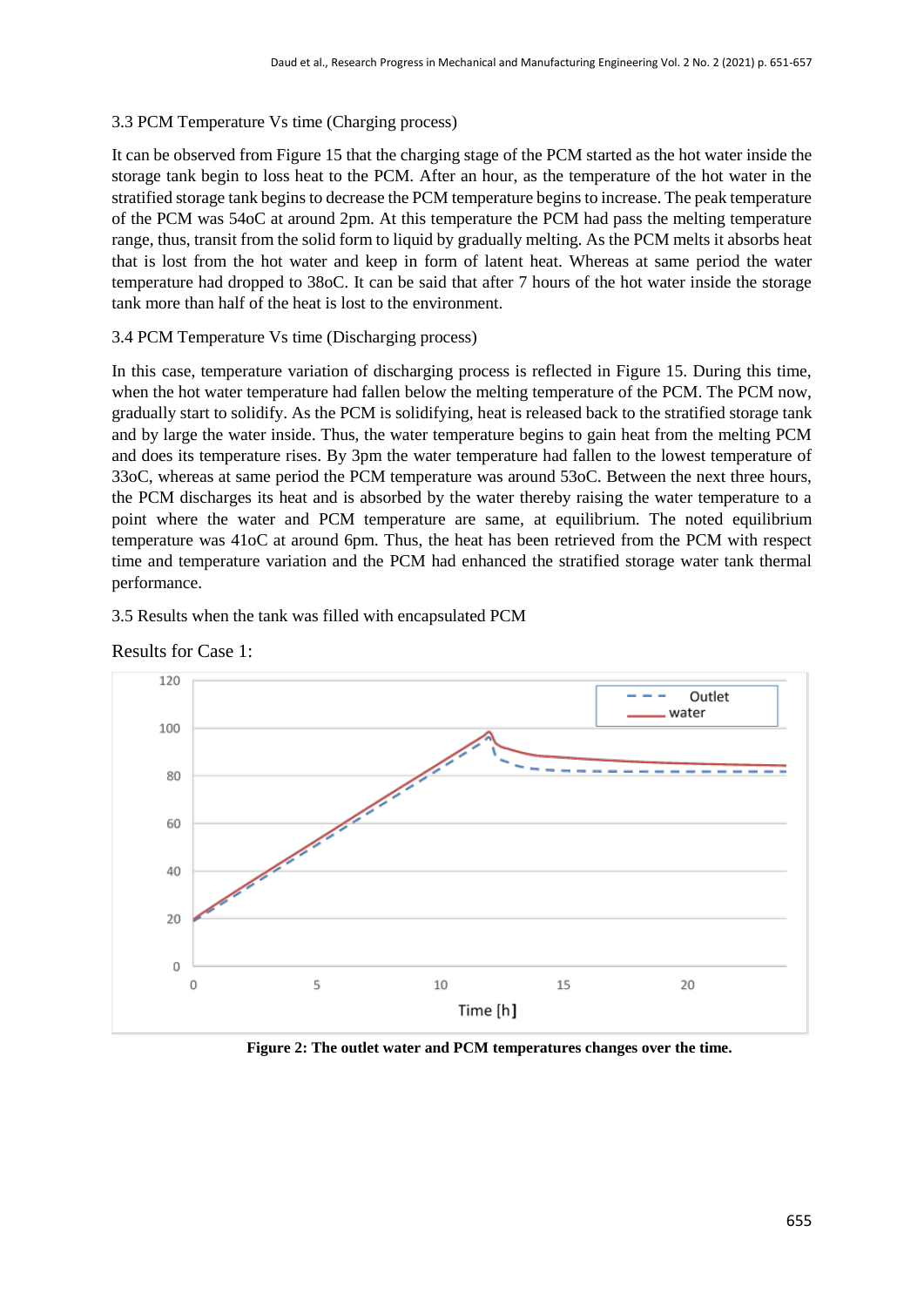#### Results for Case 2:



**Figure 3: The outlet water and PCM temperature changes over the time**

The following conclusions are inferred from the previous results, it can be seen that when the inlet water temperature drops during the day, PCM can conserve and maintain the outlet or output water temperature. The minimum outlet water temperature for Case 1 at the end of the working day 19% lower than the maximum inlet water temperature. This percentage is obtained by dividing the maximum inlet water temperature (99) by the minimum out water temperature (80), which is a percentage of the highest inlet water temperature (99):

$$
\frac{99-80}{99} = 19\%
$$

The minimum outlet water temperature for Case 2 at the end of the working day is 11% lower than the maximum inlet water temperature. This percentage is derived by dividing the maximum inlet water temperature (69) by the minimum outlet water temperature (58), and then multiplying the result by the maximum inlet water temperature (69):

$$
\frac{69-58}{69} = 11\%
$$

#### **4. Conclusion**

This chapter sums up the drawn conclusion from this study. Where numerical analysis is performed on stratified storage water tank encapsulated with epoxy PCM for thermal performance enhancement. The design of the stratified storage water tank and the material classification of the thermal energy storage PCM was analyzed. ANSYS simulation was performed on the stratified storage water tank using varying meshing conditions. From the analysis, it can be concluded that thermal stratification in storage water is essential to maintain the water temperature. Besides, prolonging the hot water level requires energy storage materials which can act as latent heat storage to absorb the heat losses to the ambient. The PCM paraffin can retain some of the heat losses and discharge back the heat absorbs to the water tank during solidification. The stratified storage water tank temperature thermal performance can be enhanced by integrating PCM as thermal energy storage. Encapsulation of the PCM to serve as thermal insulator to the stratified storage water tank reduce heat losses and the same time heat recovery system.